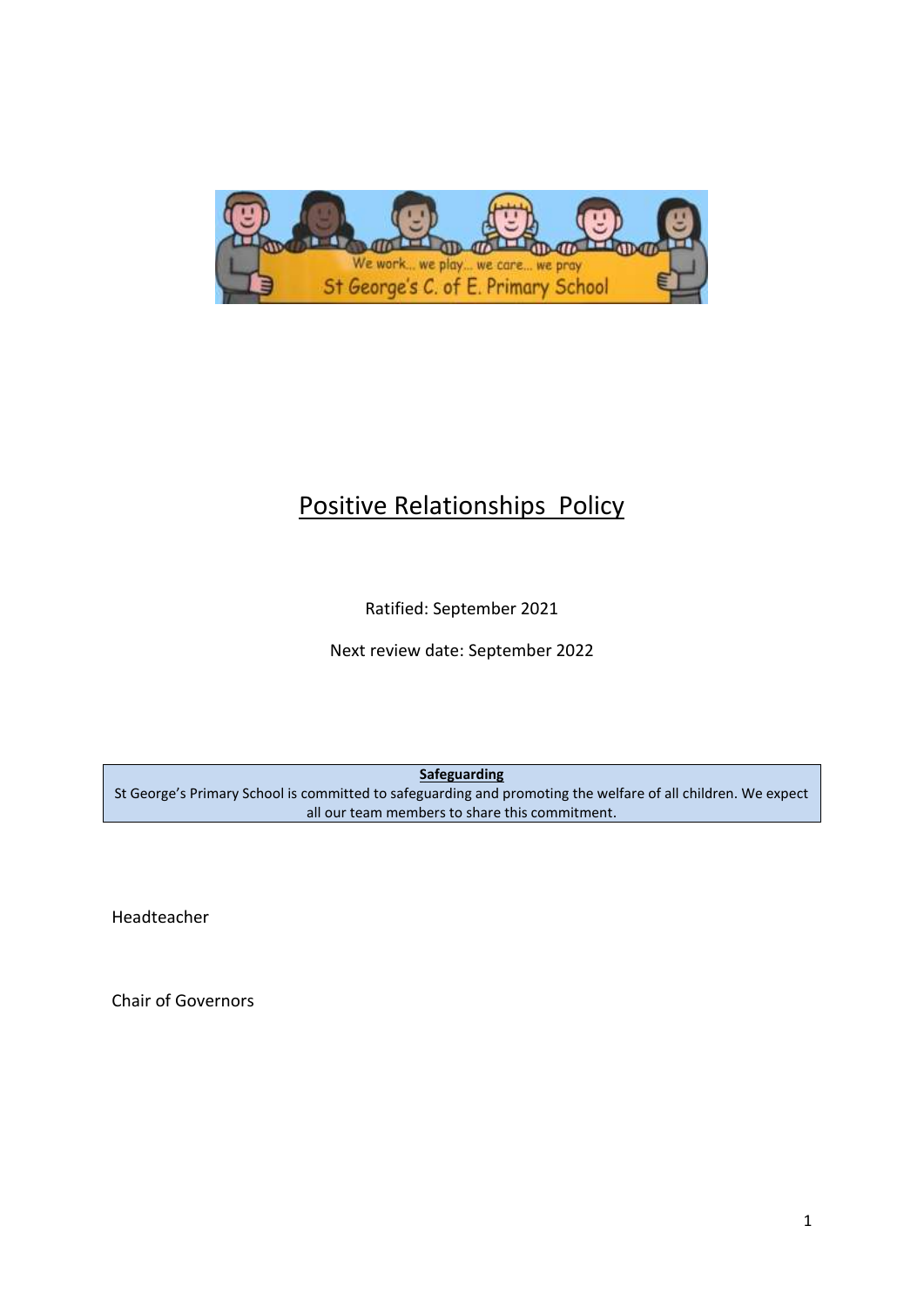#### **Positive behaviour choices developed through positive relationships**

At our school we have three school rules:

Speak with honesty and integrity Give thought to your choices, remember good manners People to be treated with respect and kindness

These rules are used to promote positive behaviour and learning by encouraging and developing positive relationships. Each rule helps all members of our community develop respect and responsibility, whilst setting appropriate boundaries. Through this approach and other learning strategies we endeavour to support all members of our community in and out of St George's Primary school. We believe that this approach is key to positive teaching and learning experiences. Staff will model these rules through all interactions at school.

Our approach is committed to **safeguarding** and promoting the positive emotional and physical health and well-being of every individual involved in our school.

At St George's Primary School all members of our team share a commitment to being 'part of something' and making sure 'everyone is welcome'. We work towards creating a learning environment that is 'fuelled by creativity' and will always apply strategies to encourage effort, progress and attainment. When children find some aspects of school challenging, every effort will be made to **make it work** before any warning or sanction is issued.

At our school, all behaviour is understood as communication and poor behaviour is understood to result from an unmet need or as an adapted, defensive, stress response. The understanding that children learn best within positive, trusting relationships informs our approach to managing and then to adapting behaviour. We expect staff to work to identify the need and provide developmentally appropriate support to remove the barriers to successful engagement in school life.

At St George's we welcome the interest and close involvement of parents/carers and by choosing to send their child to our school, we expect that parents/carers will support the school's behaviour policy. If a child's behaviour gives cause for concern, parents/carers will be involved as soon as possible. Parents/carers will be invited to work with school in order to support the child to develop appropriate behaviour.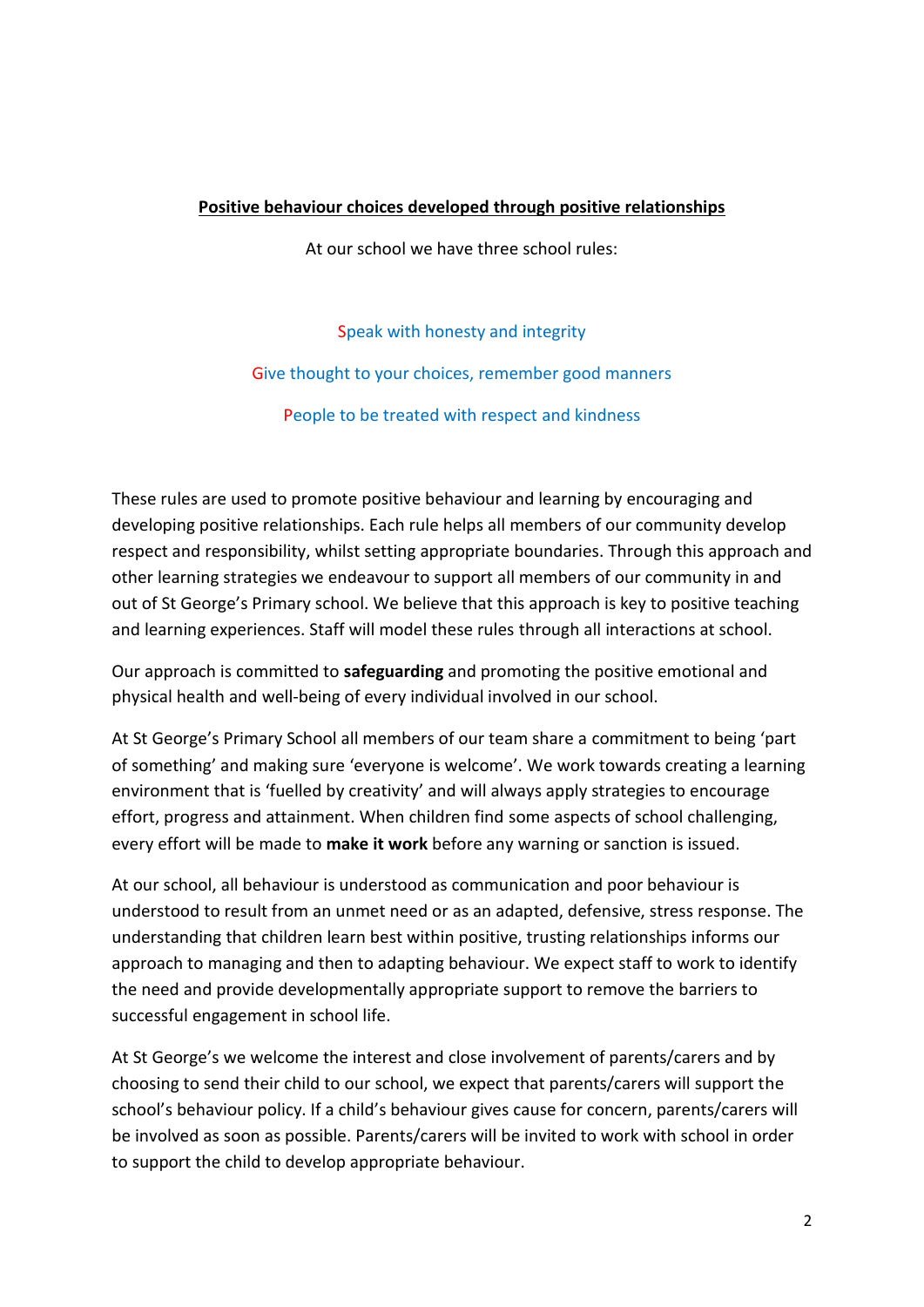#### **Specific approaches/strategies**

#### **TIER 1-MAKING IT WORK**

At St George's School we strongly believe that all children can succeed and we have a commitment to use all our knowledge to ensure that children feel safe, supported and are given the right environment to fulfil our SGP rules and provide an atmosphere conducive to learning. Inclusive classroom strategies used to 'make it work' are key to ensuring positive engagement and recognise that at times children could find some areas of school difficult and may need additional support from adults or their peers. Children need routines in place to feel safe and secure. With routines and expectations in place, children are in a safe place to manage their feelings, emotions and behaviour. It will foster opportunities for children to learn and remove many barriers to learning.

#### **These strategies include:**

- Using a consistent approach with **firm, fair and explicit boundaries** by reminding children of the SGP rules at all times.
- Using positive language focusing on choices and believing that children can succeed, reinforced with dojos and praise slips.
- Providing an organised, clutter free learning environment, where children feel safe and calm and are able to be independent in using resources to facilitate their learning.
- Utilising flexible groupings in class learning to raise aspirations in both learning and behaviour and develop positive relationships across all groups of children.
- Planned seating on the carpet area and movement line to ensure that all children feel safe and can succeed. This changes regularly.
- Adults directing children into groups or pairs for learning so that uncertainty does not lead to anxiety.
- Sitting next to an adult during the input to encourage positive engagement and to break down the learning if necessary or provide emotional or sensory support.
- Seated with a supportive learning partner.
- Sensory needs being addressed. Ensuring there is an appropriate level of challenge in the learning (high challenge – low threat).
- Clear explanation and narrative of why children are following our SGP rules and making it explicit so that children understand what the rules mean.
- Pre –empting any changes to the school day to ease potential anxiety, use visual timetables in classes.
- Routines and expectations to be consistent across all staff e.g. lining up after break, walking into assembly. Adults to model expected behaviour and manage children in a calm and consistent manner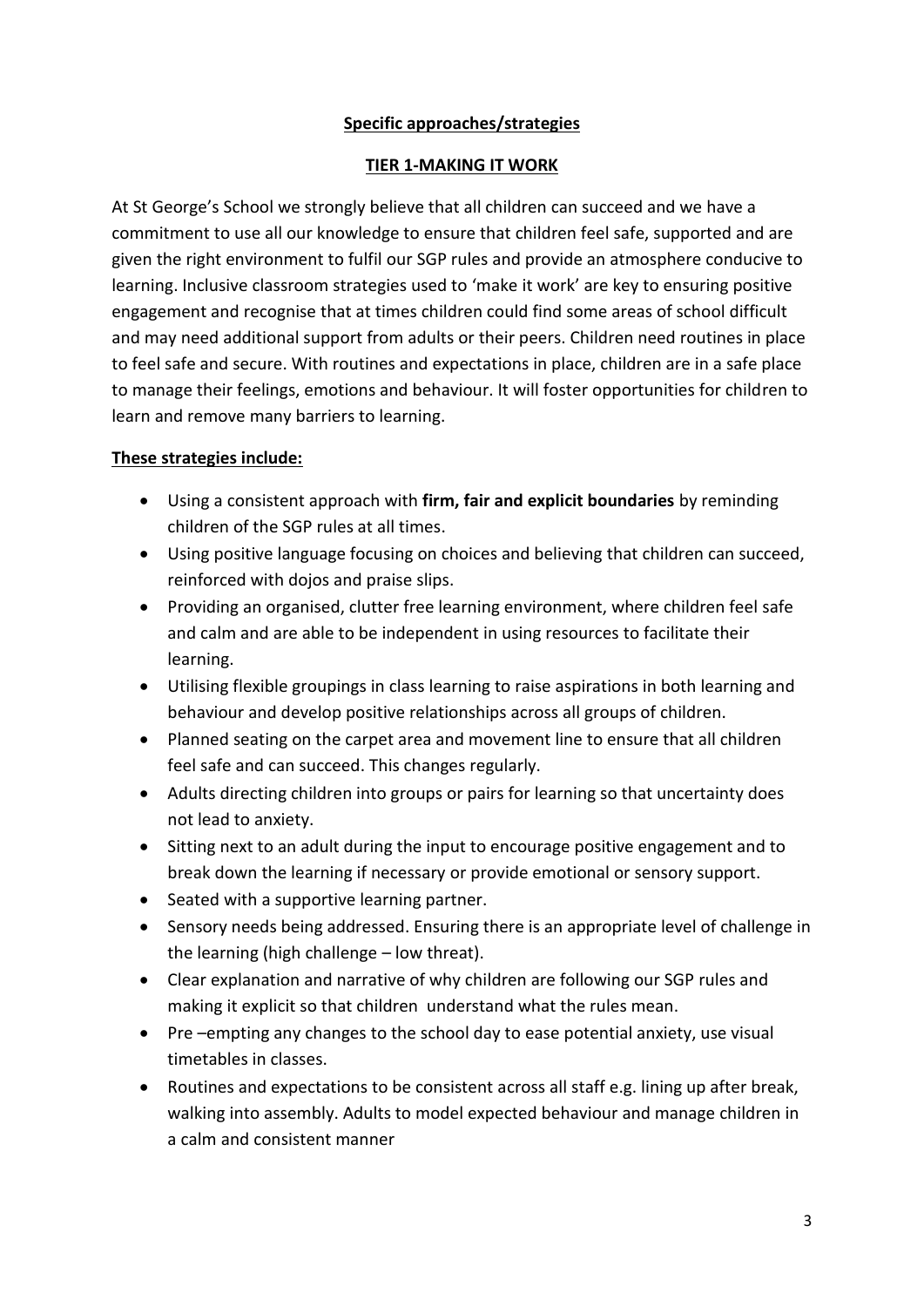- Staff 'check in' with children at key points in the day; making time to listen and support in problem solving.
- Open and honest relationships between staff are valued: learning from and supporting each other.
- Moving children within the classroom if necessary; to encourage engagement, reinforce expectations about resources and to distract children with an attempt to re-engage with the children (positive engagement with asking questions, or finding a resource).

All staff at St George's Primary School understand the importance of genuine praise and understand that this is presented to the children in a variety of ways.

Verbal praise- specific and descriptive

Dojo points and praise slips

Special mention certificates awarded in assembly

Any poor behaviour choice is dealt with following the tier process.

#### **TIER 2**

\_\_\_\_\_\_\_\_\_\_\_\_\_\_\_\_\_\_\_\_\_\_\_\_\_\_\_\_\_\_\_\_\_\_\_\_\_\_\_\_\_\_\_\_\_\_\_\_\_\_\_\_\_\_\_\_\_\_\_\_\_\_\_\_\_\_\_\_\_\_\_\_\_\_\_

## **This system will only be successful if the staff members have addressed their learning, sensory and emotional needs in Tier 1 'making it work'.**

There are times when children may choose to distract other children from their learning and not follow the SGP rules. When this happens a clear system is in place. Staff are aware that these times are rare and will be mindful that the distraction could be a result of unidentified trauma or difficulty which may be triggered. When speaking to the child, the adult is mindful of this and is clear in describing the desired behaviours.

Whilst the behaviour may not be following our SGP rules, staff will try to understand the behaviour and question any unmet needs, or relationship difficulties within the classroom. Once this is addressed, the behaviour should be reduced.

Staff are as clear as they can be, given the information held about the child and the context of the behaviours, to the behaviour being a choice, **not** a result of finding the learning challenging, or an emotional or sensory need.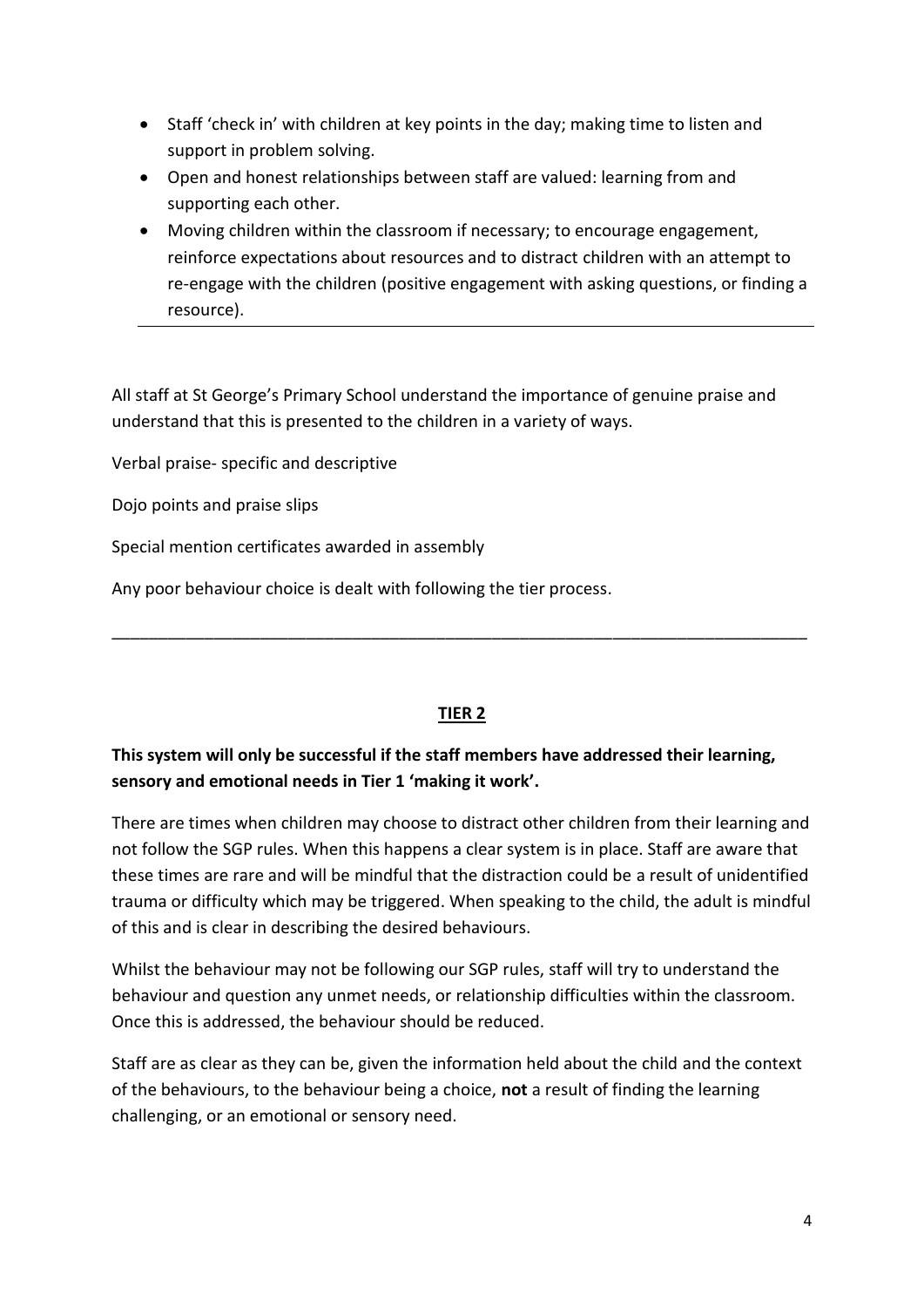The member of staff gives the child a VERBAL WARNING. This separates the child from the choice of behaviour, as well as stating explicitly the behaviour which has been chosen. The SGP rules are mentioned along with what we would expect to see.

This is done as quietly and with as much subtlety as possible: this way the impact of making better choices and changed behaviour is increased by not publicly shaming the child.

Threats should not be made as this is wholly ineffective and can cause the escalation of inappropriate behaviours.

#### **TIER 3**

If the child chooses to continue the same inappropriate behaviour and not working within the SGP rules, the member of staff will indicate directly and quietly to the child. Quite often there will be no additional explanation needed. If it is needed, then the member of staff will talk to the child directly, again making it clear what the behaviour is and how to change it. This is the second chance the child has had to modify their chosen behaviour.

#### **TIER 4**

If the child continues to behave in the same way this becomes a *recorded behaviour incident.*

The child is then escorted by an adult to Y2, 4 or 6. (Radio SLT?) They sit in this class for no longer than 30 minutes(less for younger children /Y1) and the teaching in that class is not disturbed. There is very little interaction with the child so as not to disturb the learning of the class and there is **no public shaming or humiliation** in front of this class. They may take their learning with them to complete, but receive no additional support from adults.

The child is then reintegrated into class, after the time of reflection. The teacher welcomes the child back, making it clear they are liked and valued. The child then reports to Mrs Peters or Mrs Reid at lunchtime or at the end of the day to decide upon any further appropriate sanctions with the class teacher. The sanction is decided by SLT and the class teacher together, and this will be dependent upon the context of the behaviour choice as well as the individual needs of the child.

This will be recorded in the class behaviour file

If there is physical violence or the use of abusive language (including inappropriate hand gestures), the child should be immediately escorted to Mrs Tyers or in her absence Mrs Peters. This could be for biting, kicking, pinching or spitting in the classroom.

The incident is unpicked and other children will be brought into the discussion if necessary. At all times, adults are mindful that there are other anxieties and trauma which may be at the core of these behaviours.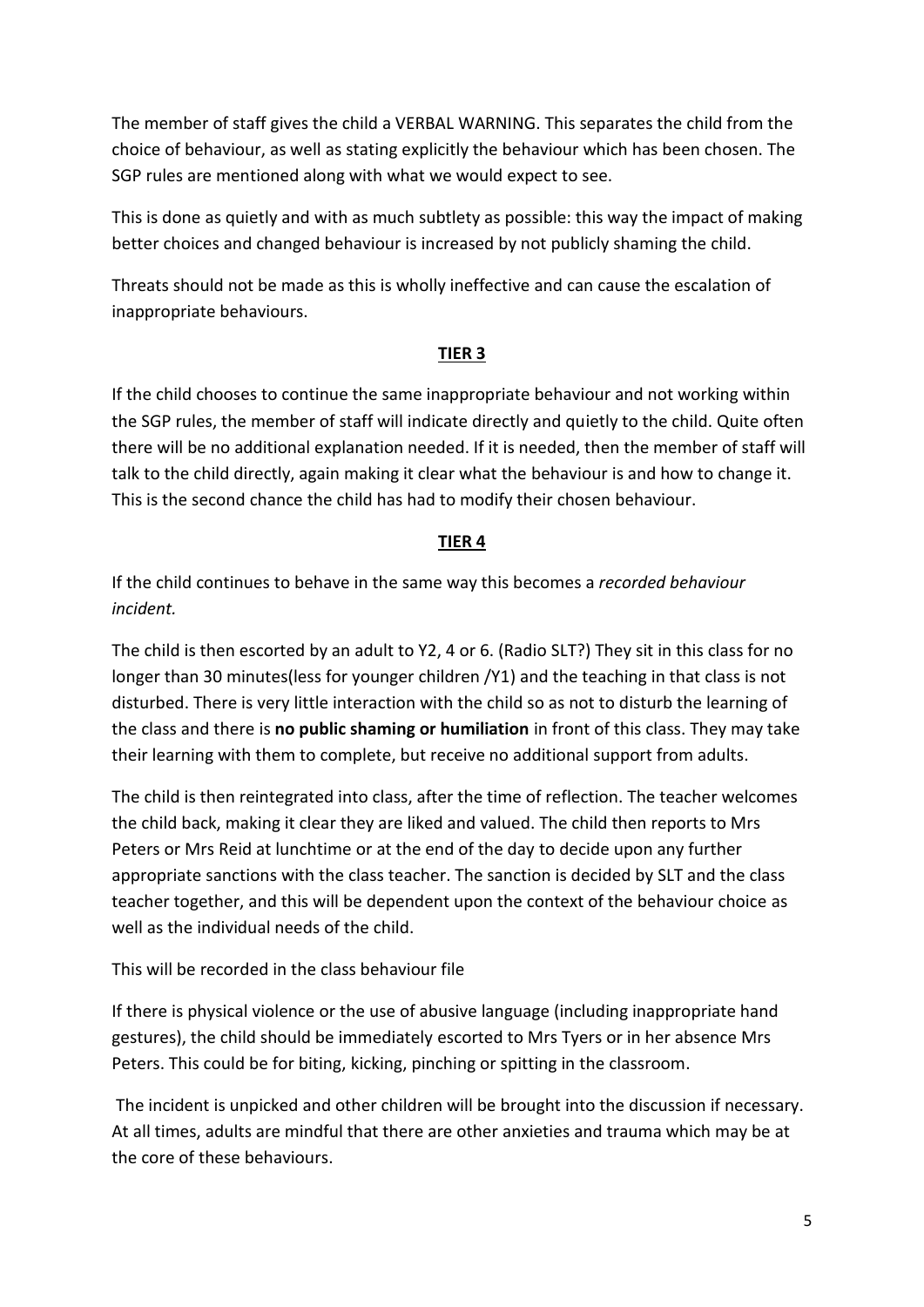Appropriate sanctions will be decided upon at this point.

#### **The incident will be recorded on CPOMS and recorded in the behaviour file.**

The child's main care giver is informed if there has been a Tier 4 incident during the day. If there are multiple tier 4 incidents within in a short space of time, then a formal meeting with the class teacher and SLT will be held. Actions from this meeting will be recorded on **CPOMS** 

At times debriefing may be needed for staff following an incident and support provided. Time would be taken to unpick the incident and supervision provided for staff involved.

CPOMS is a tool to record any safeguarding concerns, as well as behaviour incidents. Entries on CPOMS are written as professionals, referring to staff as Mr/Mrs….. . The entries will provide factual information about the incident.

A: Antecedent – what was happening before.

B: Behaviour – what behaviour we saw.

C: Consequence – what happens immediately after the behaviour

There are 3 sessions in a school day. At the end of each session, there is a conversation between the child and the member of staff about the choices made and about how it could be different in the future.

The sessions are:

 $9.00 - 10.30$   $10.45 - 12.00$  (12.30)  $1.00 - 3.00$ 

If any children are not following the SGP rules during assembly, the staff leading the assembly will take what is seen as appropriate sanctions.

At the end of each session, the adult ensures that the relationship is re-established and the child knows not only what the desired behaviours should be, but also that the adult cares about them and believes that they can succeed. Conversations with children are always led showing kindness and compassion. There needs to be a 'connection to get correction'.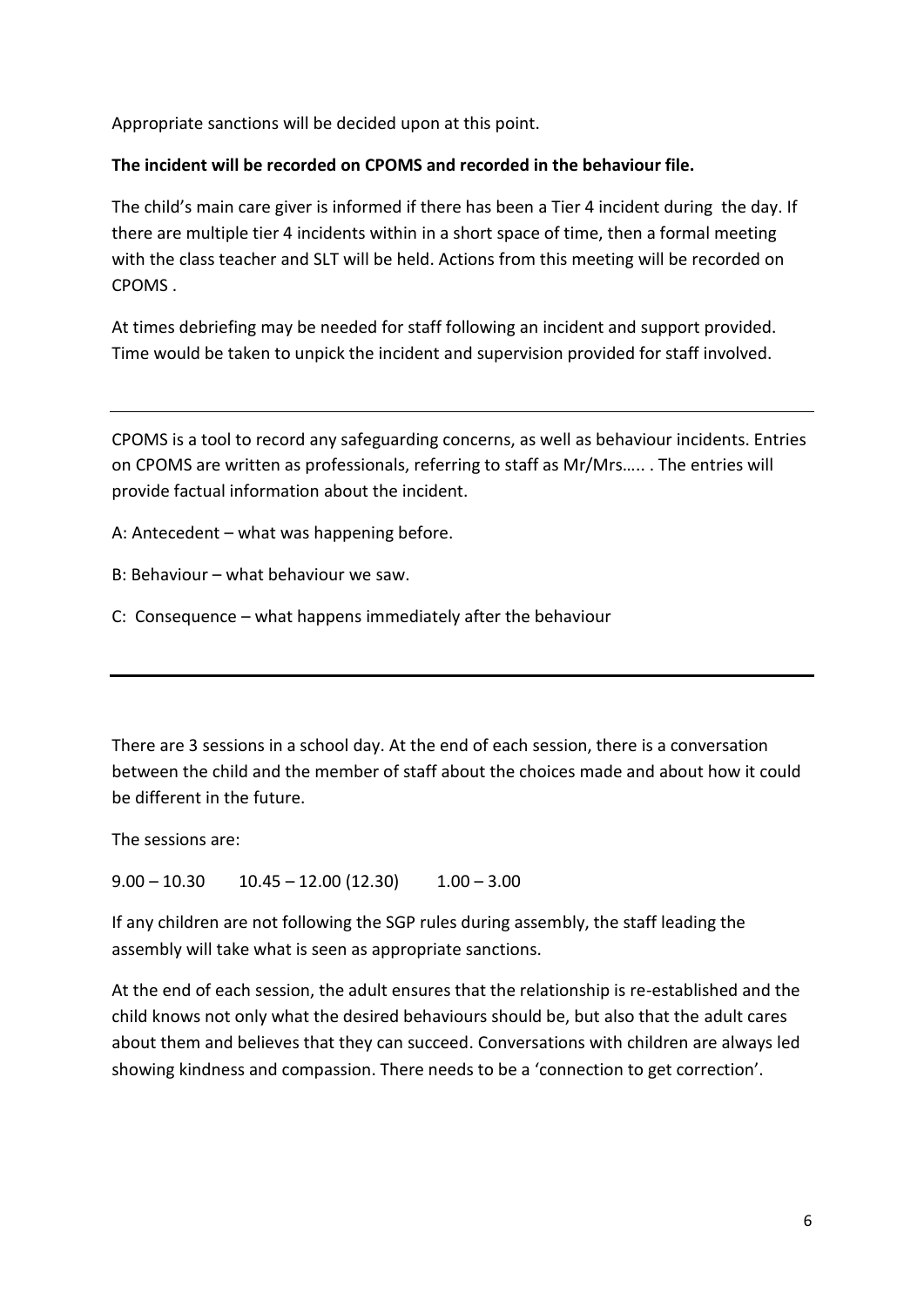## **Playtimes & lunchtimes**

The playtimes are appropriately staffed to ensure that all children are safe. Adults regularly enforce the SGP rules, especially in relation to looking after equipment and treating people with kindness and respect – being gentle and thoughtful during play.

Adults on duty must:

- Ensure that all children are safe
- Demonstrate their recognition of positive play and relationships both verbally and with praise slips.
- Encourage and teach new games
- Pre-empt overly physical play and intervene
- Space out around the playground/ field and focus upon children's' well being
- Be aware of vulnerable children ensure they have successful playtimes
- Radio for support instead of escalating inappropriate behaviour
- Wear hi vis jackets so they can be quickly identified by both children and members of staff.

It is expected that members of staff on duty will be proactive and intervene to prevent the majority of friendship disputes.

These key phrases should be used when resolving friendship issues;

What happened?

What were you thinking?

How are you feeling?

Who has been affected?

What is needed to make things better?

How can we move forward?

All efforts should be made to make it work at playtimes; however, children come in to meet with a member of the Senior Leadership team (who will have been alerted by radio) if:

- There is a physical assault on another child
- A child is being verbally abusive or rude (to staff or other children).
- There is a friendship dispute which needs addressing due to historic events or parental contact.

It is important that the children check in with their class teacher at the start of the afternoon learning session, with a quick summary if an incident has taken place. They let the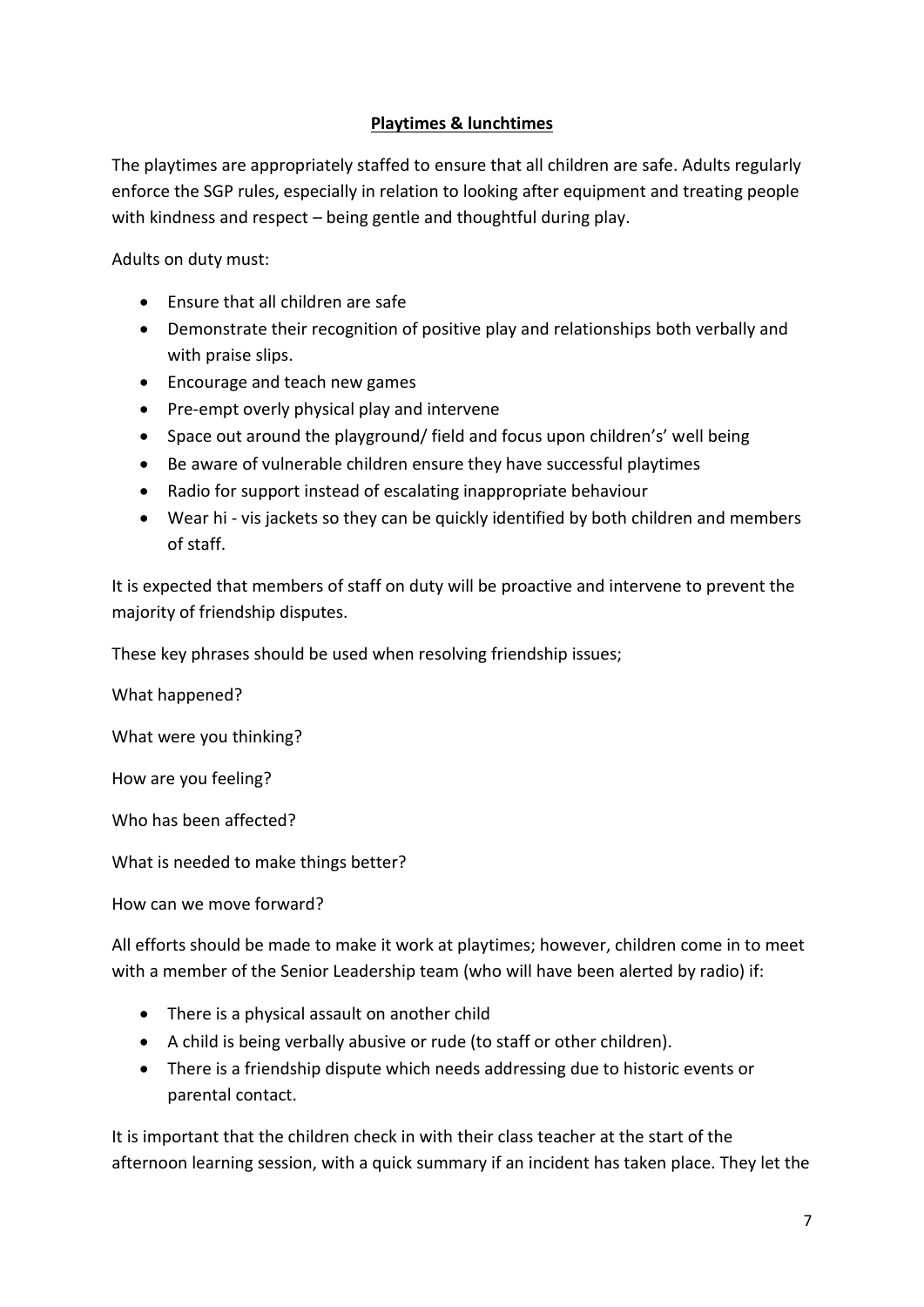teacher know which adult has supported them in resolving the issue. If the lunchtime supervisor is leaving after lunch it is crucial that any vital information is passed on to the class teacher or SLT before leaving the building.

The class teacher must ensure that any significant incidents are recorded on CPOMS.

## *Our school approach is committed to educational practices which Protect, Regulate, Relate and Reflect*

#### **To Protect**

- Increased safety cues are in place in all aspects of the school day e.g. meet and greet at the door of the classroom, eye contact and smiling in the corridor. Movement lines and carpet places, clear and calm end of day routines, initiating conversations with children and knowing and using names.
- Staff create an environment and ethos where children feel happy, safe, valued and are able to learn effectively. Staff are empathetic towards children's needs and recognise and adapt interactions according to their knowledge of the child.
- Staff have continuous professional development on understanding the specific needs of children, including sensory integration, learning needs and emotional needs
- Staff ensure that social interactions with children are socially engaging and not socially defensive to decrease the likelihood of children acting defensively e.g. explaining why a behaviour or comment may be disrespectful instead of 'telling off'.
- There is a whole school commitment not to use **shouting, put downs, criticism and shaming.** Staff are firm in their tone and instructions. It is important that staff work together in ensuring that this commitment is evident throughout the school and the Headteacher is informed if there are any concerns.
- School staff are flexible in their approach towards vulnerable children to correspond with their developmental capabilities and experiences of traumatic stress, whilst still within the boundaries of this policy and having high expectations.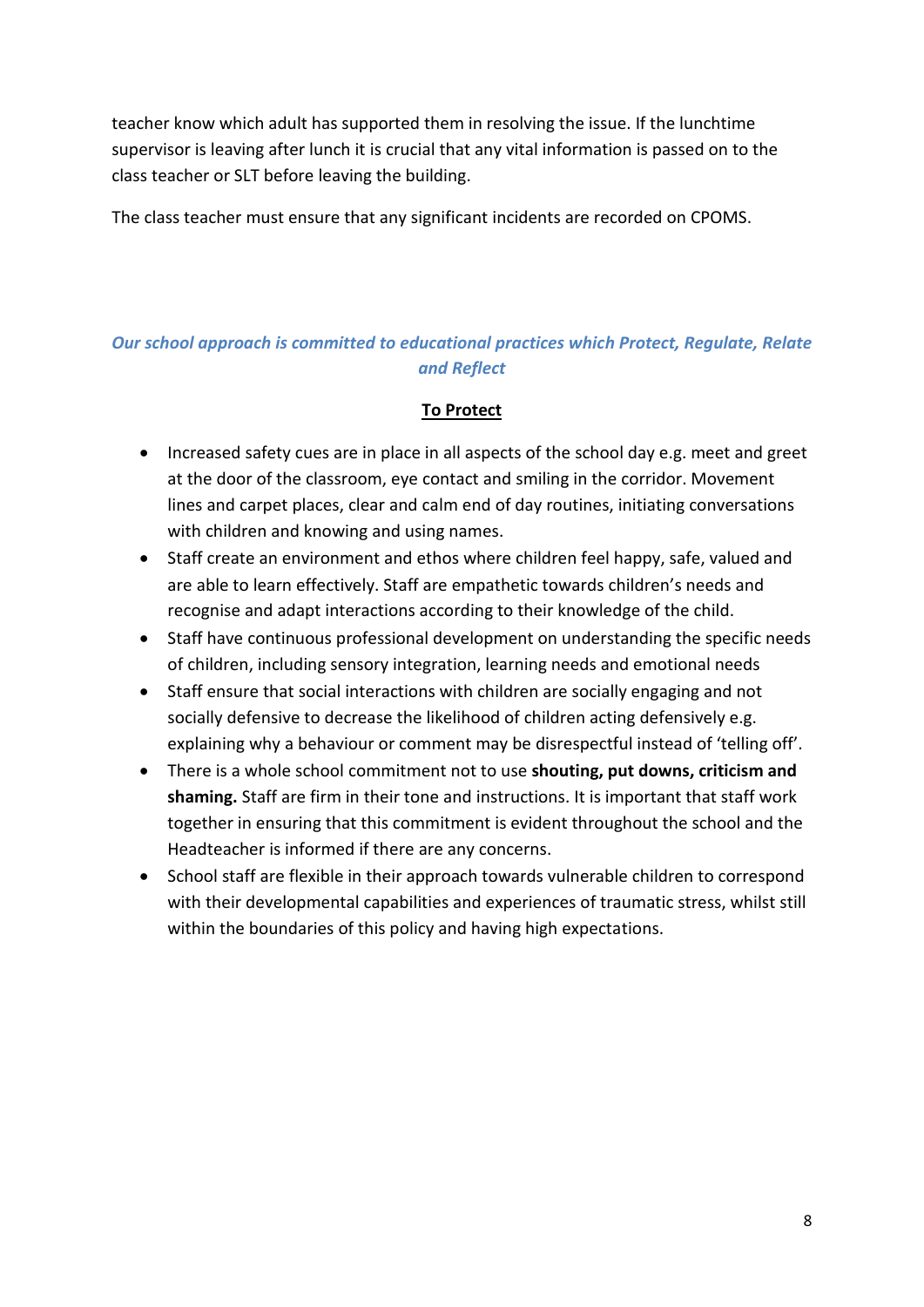Staff use the PACE model proven to shift children out of fight/flight/freeze positions

## *PACE*

Playfulness- conveying optimism and keeping things light: Can be linked to children's interests.

*Acceptance – non-judgemental and accepting the child for who they are not who* you want them to be

Curiosity – Showing an interest in the inner life of the child: discover who they are. Empathy – getting a sense of what they are experiencing and validating this

#### **To Regulate**

- Mindfulness strategies are in place these are specifically designed to bring down stress hormone levels enabling children to feel calm, soothed and safe.
- Class teachers ensure that there are fun activities in the classroom to encourage teamwork and human connections.
- A level of calmness and presence in the class room ensures a safe place to learn and make mistakes.
- A strong SRE curriculum promotes tolerance and understanding.

#### **To Relate and Repair**

- A whole school commitment to enabling children to see themselves, their relationships and the world positively, rather than through a lens of threat, danger or self-blame
- Adults to initiate repair and model the behaviour showing empathy and kindness, making it clear that the child is liked and its 'ok' this reduces any shame which can then lead to escalation.

## **To Reflect**

- Staff value good listening , dialogue, empathy and understanding
- Use the PACE approach to help the child make sense of what may be going on- give them a narrative.
- The CFO (children and families officer) in school provides support for parents in meaningful conversations with children to empower children to better manage their emotions in their home situations and in life in general.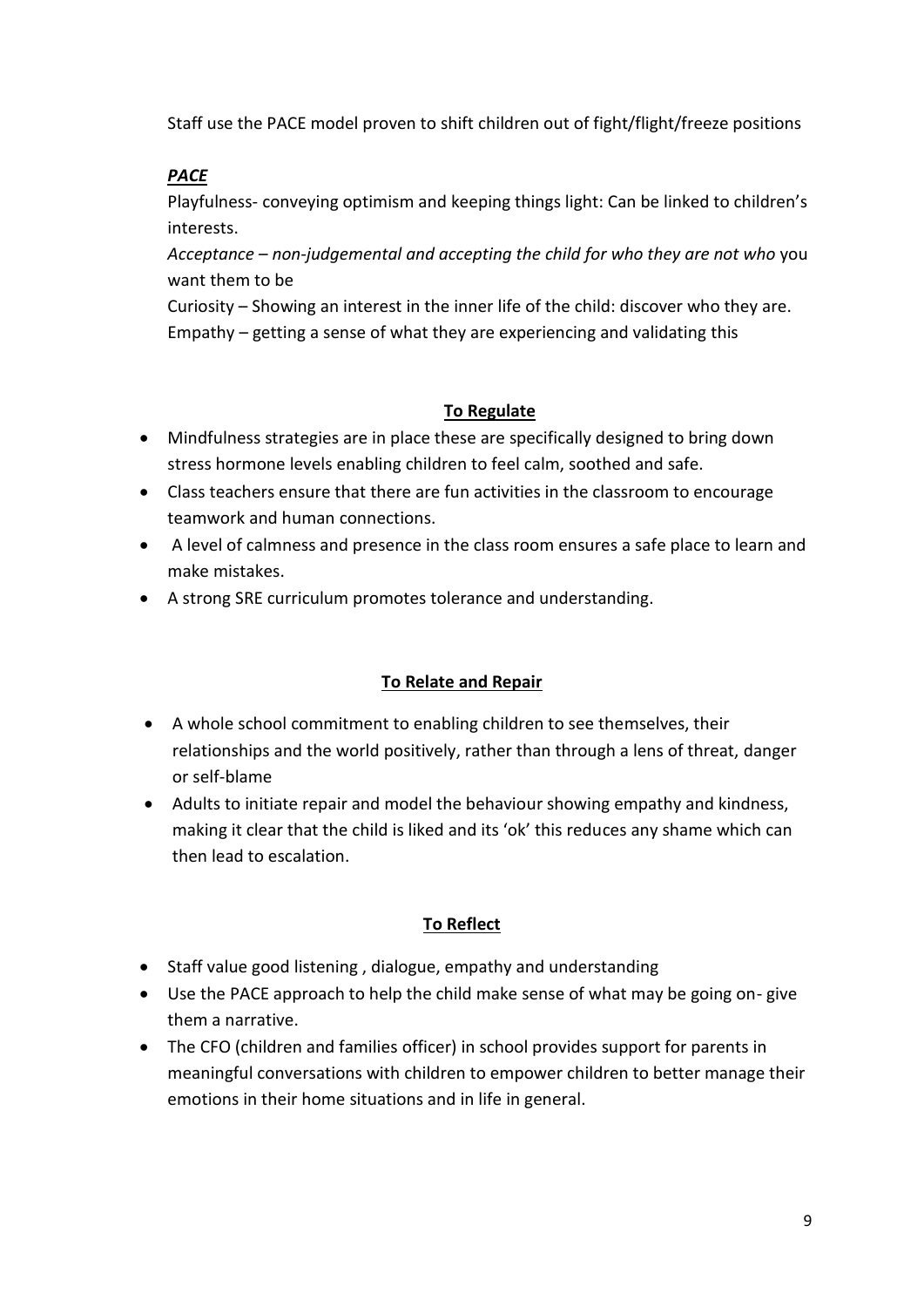#### **Tier 5 – A High Level of Concern**

For children who find emotional regulation challenging and have persistent difficulties, a bespoke programme to support the child will be put in place in conjunction with the family and external professionals when appropriate. This **Behaviour Plan** will be reviewed half termly.

In extreme cases where a child's behaviour indicates a risk to others an **Individual Risk Assessment** will be completed and shared with the family and external professionals.

There should be 'no surprises' as parents/carers are informed when there are concerns.

Concerns raised by teachers with parents should be via telephone and not dojo.

*'Good discipline' in schools is essential to ensure that all pupils can benefit from the opportunities provided by education. The Government supports head teachers in using exclusion as a sanction where it is warranted.'*

## *(DfE Exclusion from maintained schools, Academies and pupil referral units in England 2021)*

All decisions to exclude are serious and only taken as a last resort or where the breach of the School rules is persistent or serious.

If the severity or frequency of incidents is not reduced by the above approaches or if an incident is considered severe enough then, following statutory guidelines, external fixed term exclusion will be considered. It is the schools intention that any fixed term exclusions will be of the shortest time deemed possible, in order to seek support and put further measures in place.

Continued fixed term exclusions may lead to a reduced timetable for the child if it is the schools belief that a reduced timetable would have a positive impact on the child's behaviour, prior to returning to school full time as soon as possible. This will be discussed and agreed with parents/carers and reported to the local authority. RA review date will be identified, and increased attendance will always be the desired outcome.

Ongoing severe incidents and fixed term exclusions may lead to the schools working with parents/carers and the local authority to seek a managed move to another primary setting. This may include seeking alternative provision and is an option which would prevent a child being permanently excluded.

For the most serious behaviour incidents or in a situation where all other avenues of management have failed, a permanent exclusion will be instigated. This will be conducted within the statutory guidance and will be the decision of the Head teacher following consultation with the chair of Governors. On occasion the incident may require immediate internal or external exclusion.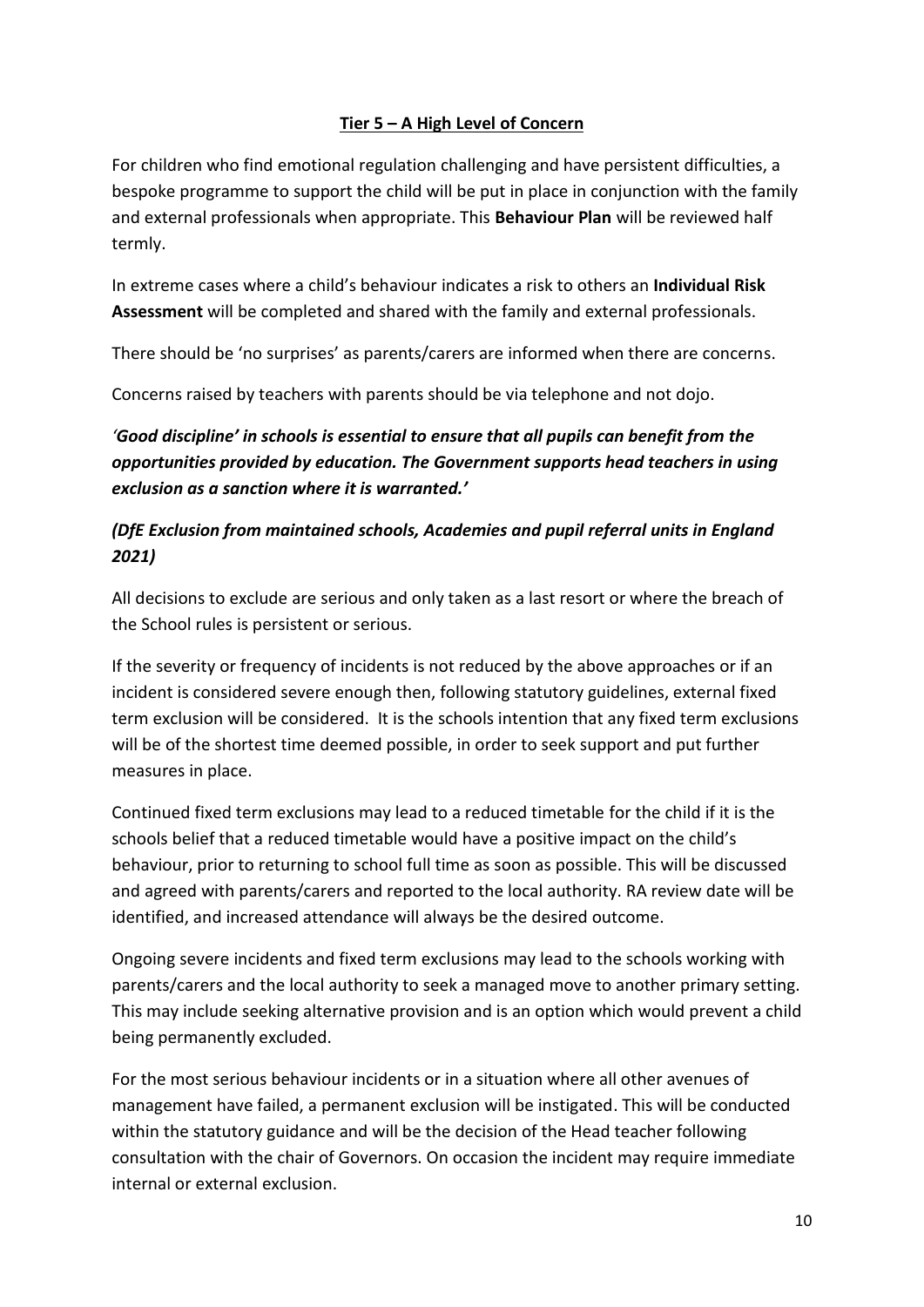The following is a list of DfE examples where exclusion may be required. We will always make reasonable adjustments for all pupils with SEND to fully support them in meeting our behaviour expectations:

- 1. Persistent, serious or offensive verbal or physical abuse of a child or adult.
- 2. Dangerous behaviour (likely to result in serious harm or accident).
- 3. Deliberate damage to property
- 4. Includes:
- 5. Open defiance
- 6. Leaving the school site without permission
- 7. Bringing an illegal or dangerous substance or object into school.

It is important to note the response or sanction given for any incident does not set a precedent for future responses to similar incidents of behaviour involving other children.

#### **National Standard List of Reasons for Exclusion**

This list is providing descriptors of reasons for exclusions, the main reason and code should be used on the L A electronic PERMEX form. The 12 categories should cover the main reasons for exclusions and the 'other' category should be used sparingly. The further detail suggesting what the descriptors cover should be used as a guide and this list is not intended to be used as a tick list for exclusions.

#### *This list applies to all schools and colleges*.

#### **Physical assault against pupil**

Includes:

- Fighting
- Violent behaviour
- Wounding
- Obstruction and jostling

#### **Physical assault against adult**

Includes:

- Violent behaviour
- Wounding
- Obstruction and jostling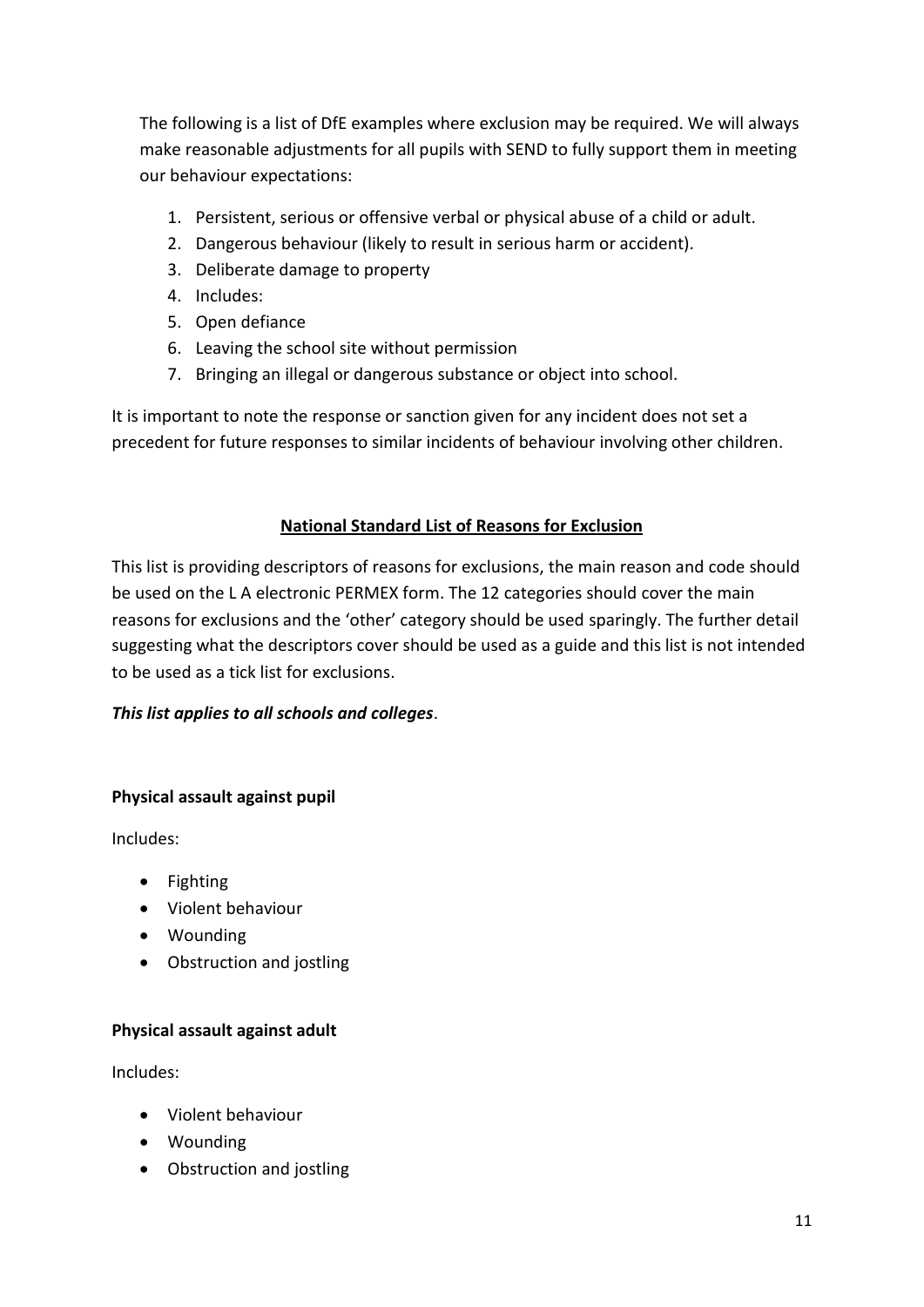#### **Verbal abuse / threatening behaviour against pupil**

Includes:

- Threatened violence
- Aggressive behaviour
- Swearing
- Homophobic abuse and harassment
- Verbal intimidation
- Carrying an offensive weapon

#### **Verbal abuse / threatening behaviour against adult**

Includes:

- Threatened violence
- Aggressive behaviour
- **•** Swearing
- Homophobic abuse and harassment
- Verbal intimidation
- Carrying an offensive weapon

#### **Bullying**

Includes:

- Verbal
- Physical
- Homophobic bullying
- Racist bullying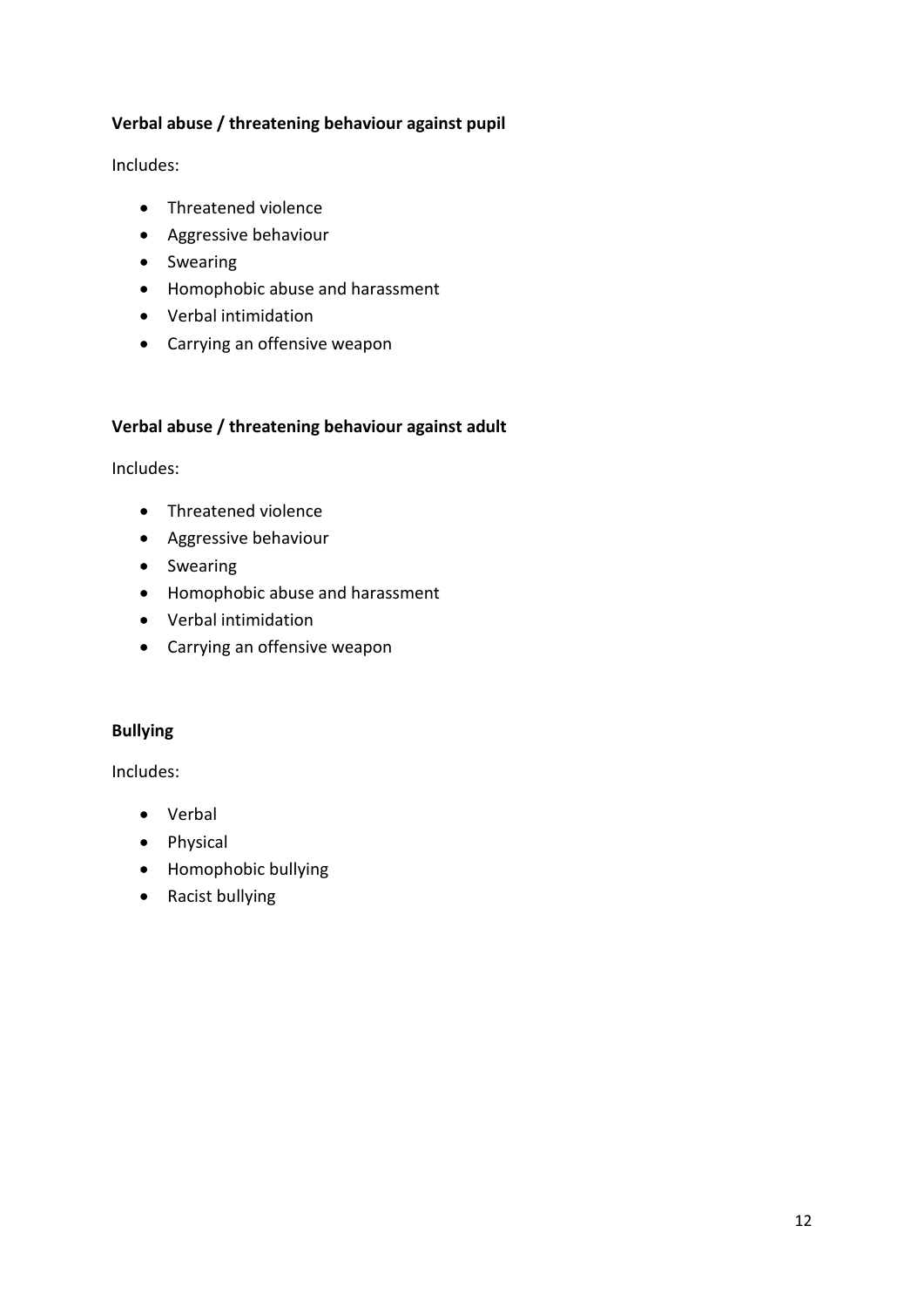#### **Racist abuse**

Includes:

- Racial taunting and harassment
- Derogatory racist statements
- Swearing that can be attributed to racist characteristics
- Racist bullying
- Racist graffiti

#### **Sexual Misconduct**

Includes:

- Sexual abuse
- Sexual assault
- Sexual harassment
- Lewd behaviour
- Sexual bullying
- Sexual graffiti

#### **Drug and alcohol related**

Includes:

- Possession of illegal drugs
- Inappropriate use of prescribed drugs
- Drug dealing
- Smoking
- Alcohol abuse
- Substance abuse

#### **Damage**

Includes:

- Vandalism
- Arson
- **•** Graffiti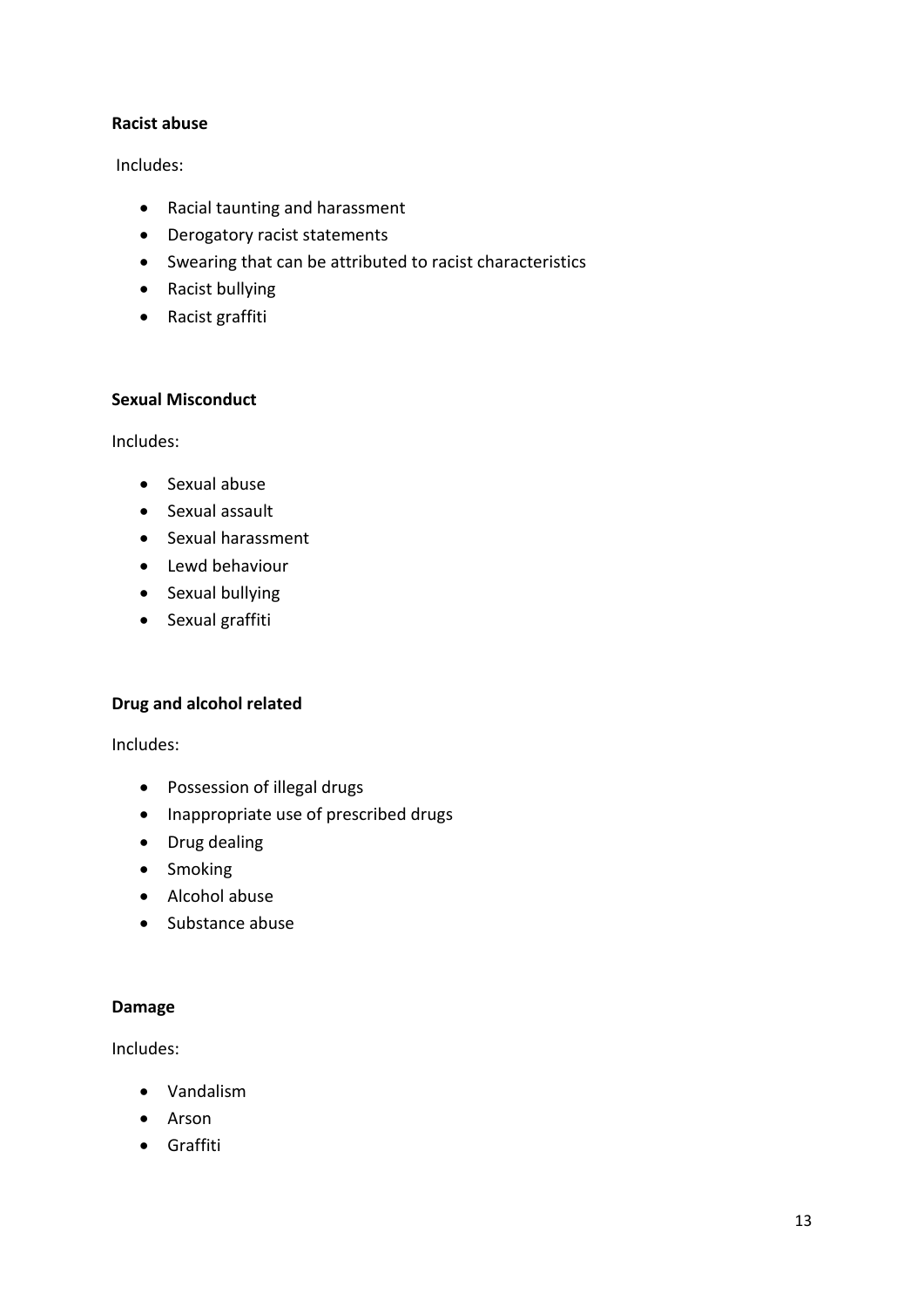## **Theft**

Includes:

- Stealing school property
- Stealing personal property (from pupil or adult)
- Stealing from local shops on school outing
- Selling and dealing in stolen property

#### **Persistent disruptive behaviour**

Includes:

- Challenging behaviour
- Disobedience
- Persistent violation of school rules

#### **Other**

Includes incidents which are not covered by the categories listed above, should be used sparingly.

## **Team Teach/ Positive handling**

The following members of staff have received the team teach training;

Jane Tyers, Lizzie Peters, Kirsten Reid, Lisa Whitely

See Positive Handling Policy